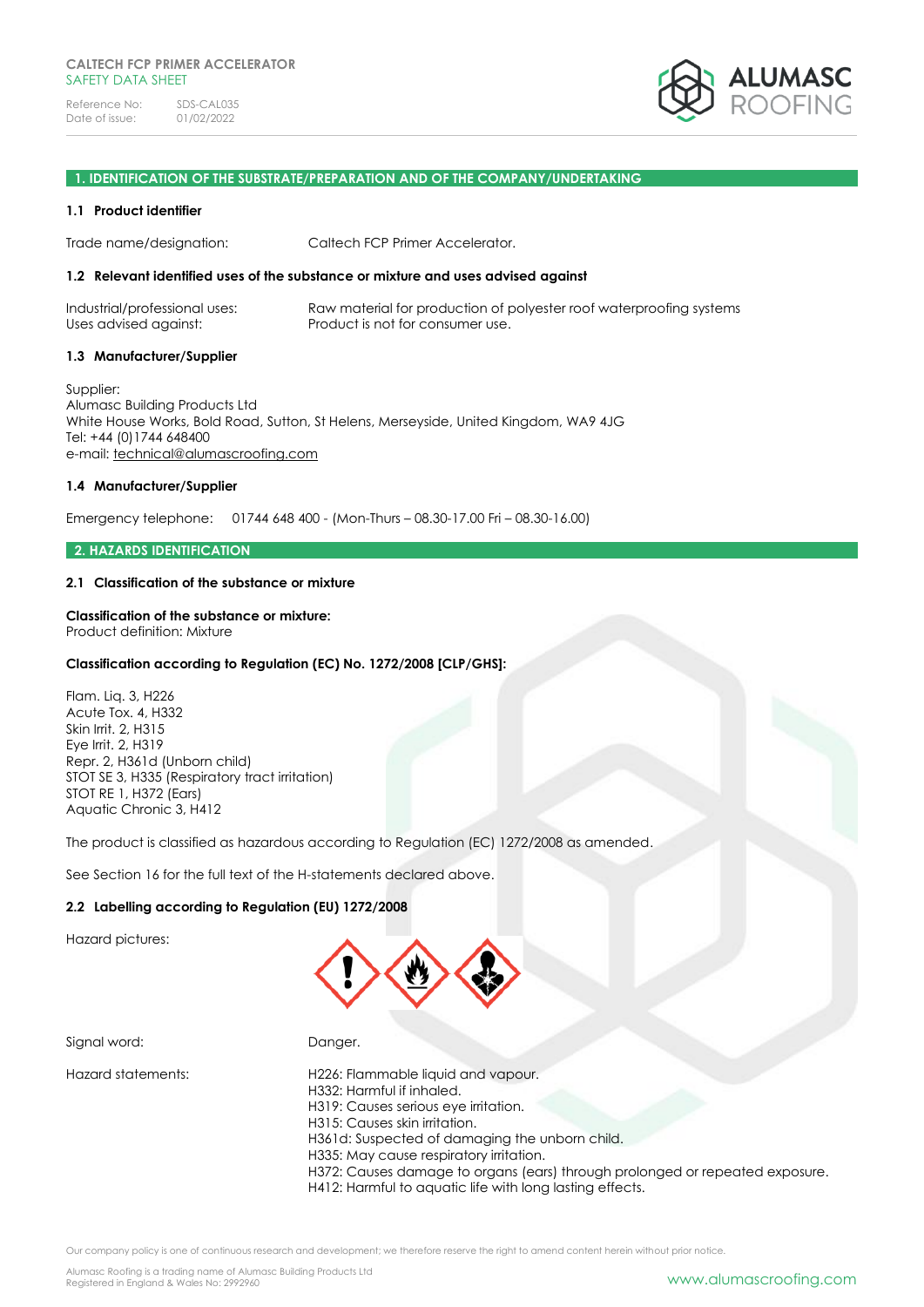

Supplementary label: EUH 208: Contains Cobalt bis(2-ethylhexanoate). May produce an allergic reaction.

#### **Precautionary statements:**

| Prevention:              | P201: Obtain special instructions before use.<br>P202: Do not handle until all safety precautions have been read and understood.<br>P280: Wear protective gloves: 4 - 8 hours (breakthrough time): fluor rubber (Viton) (0.70<br>mm); < 1 hour (breakthrough time): Nitril rubber (0.4 mm). Wear eye or face protection.<br>Wear protective clothing.<br>P210: Keep away from heat, hot surfaces, sparks, open flames and other ignition<br>sources. No smoking.<br>P241: Use explosion-proof electrical, ventilating, lighting and all material-handling<br>equipment.<br>P242: Use only non-sparking tools.<br>P243: Take precautionary measures against static discharge.<br>P233: Keep container tightly closed.<br>P271: Use only outdoors or in a well-ventilated area.<br>P273: Avoid release to the environment.<br>P260: Do not breathe vapour.<br>P270: Do not eat, drink or smoke when using this product.<br>P264: Wash hands thoroughly after handling. |
|--------------------------|----------------------------------------------------------------------------------------------------------------------------------------------------------------------------------------------------------------------------------------------------------------------------------------------------------------------------------------------------------------------------------------------------------------------------------------------------------------------------------------------------------------------------------------------------------------------------------------------------------------------------------------------------------------------------------------------------------------------------------------------------------------------------------------------------------------------------------------------------------------------------------------------------------------------------------------------------------------------|
| Response:                | P314: Get medical attention if you feel unwell.<br>P308+P313: IF exposed or concerned: Get medical attention.<br>P304+P340+P312: IF INHALED: Remove person to fresh air and keep comfortable for<br>breathing. Call a POISON CENTER or physician if you feel unwell.<br>P303+P361+P353: IF ON SKIN (or hair): Take off immediately all contaminated clothing.<br>Rinse skin with water or shower.<br>P302+P352+P362+P364: IF ON SKIN: Wash with plenty of soap and water. Take off<br>contaminated clothing and wash it before reuse.<br>P332+P313: If skin irritation occurs: Get medical attention.<br>P305+P351+P338: IF IN EYES: Rinse cautiously with water for several minutes. Remove<br>contact lenses, if present and easy to do. Continue rinsing.<br>P337+P313: If eye irritation persists: Get medical attention.                                                                                                                                        |
| Supplementary statement: | EUH 208: Contains Cobalt bis(2-ethylhexanoate). May produce an allergic reaction.                                                                                                                                                                                                                                                                                                                                                                                                                                                                                                                                                                                                                                                                                                                                                                                                                                                                                    |
| Storage:                 | P235: Keep cool.                                                                                                                                                                                                                                                                                                                                                                                                                                                                                                                                                                                                                                                                                                                                                                                                                                                                                                                                                     |
| Disposal:                | P501: Dispose of contents and container in accordance with all local, regional, national<br>and international regulations.                                                                                                                                                                                                                                                                                                                                                                                                                                                                                                                                                                                                                                                                                                                                                                                                                                           |

#### **3. COMPOSITION AND INFORMATION ABOUT THE COMPONENTS**

| <b>Ingredient Name</b>              | Concentration % | <b>Regulation (EC) No. 1272/2008 [CLP]</b>       |
|-------------------------------------|-----------------|--------------------------------------------------|
| Styrene                             | $5 - 15%$       | Flamm Lig 3 H226                                 |
| CAS: 100-42-5                       |                 | Acute Tox 4. H332                                |
| EC Number: 202-851-5                |                 | Eye Irrit 2, H319                                |
| REACH Number: 01-2119457861-32-xxxx |                 | Skin Irrit 2, H315                               |
|                                     |                 | Resp 2 H361d (unborn child)                      |
|                                     |                 | STOT SE 3 H335 - (Respiratory Tract Irritation)  |
|                                     |                 | STOT RE 1 H372 (ears) (inhalation)               |
|                                     |                 | Asp. Tox 1.H 304                                 |
|                                     |                 | Aquatic Chronic 3.H 412                          |
| Methyl Methacrylate                 | 15-25%          | Flam. Lig. 2, H225                               |
| $EC: 201-297-1$                     |                 | Skin Irrit. 2, H315                              |
| $CAS: 80-62-6$                      |                 | Skin Sens. 1, H317                               |
| Index: 607-035-00-6                 |                 | STOT SE 3, H335 - (Respiratory Tract Irritation) |
| REACH #:01-2119452498-28            |                 |                                                  |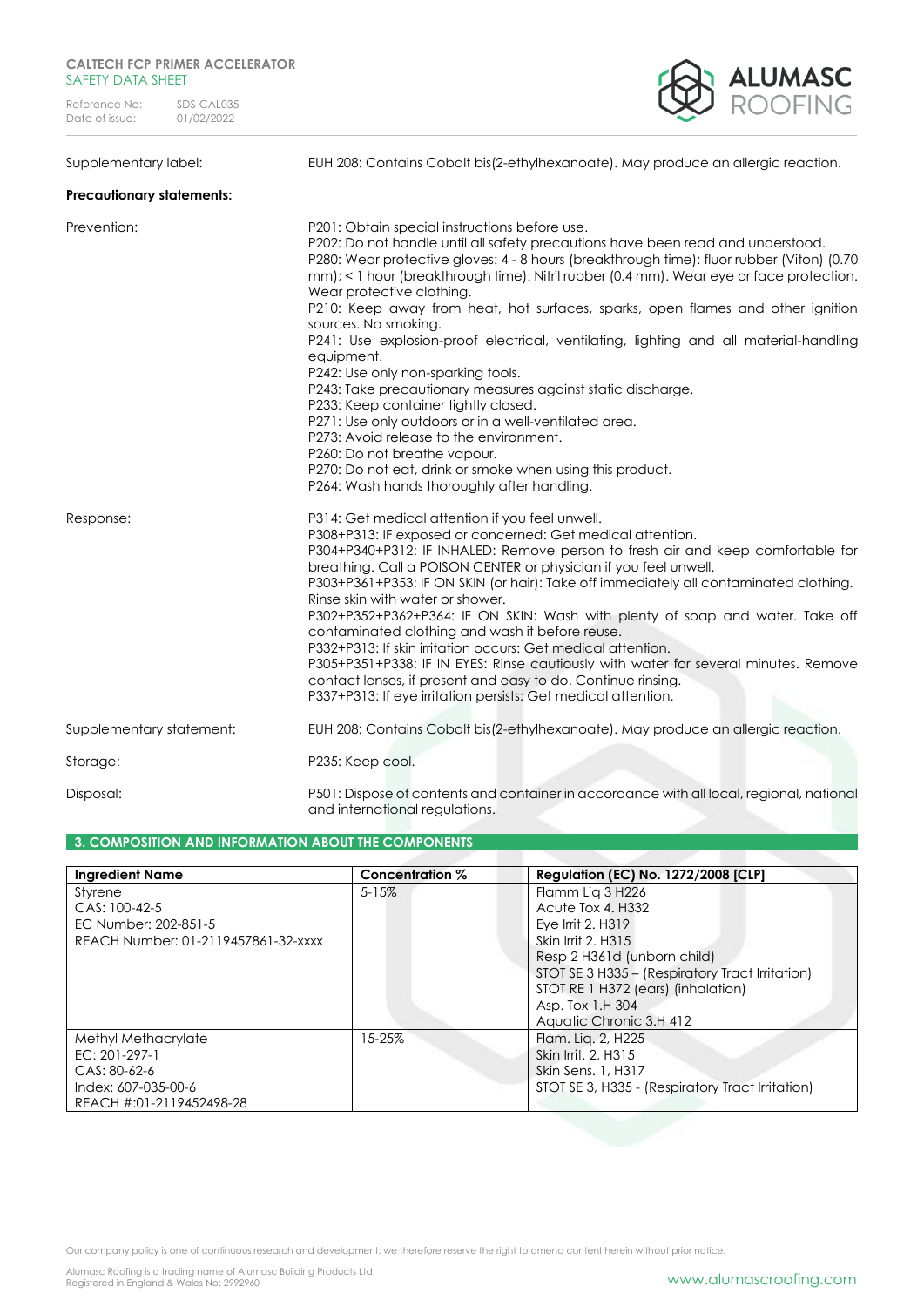#### **CALTECH FCP PRIMER ACCELERATOR**  SAFFTY DATA SHFFT

Reference No: SDS-CAL035<br>Date of issue: 01/02/2022 Date of issue:



| 2-Hydroxy Ethyl Methacrylate        | $2.5 - 10\%$ | Skin Irrit, 2, H315       |
|-------------------------------------|--------------|---------------------------|
| REACH Number: 01-2119490169-29      |              | Eye Irrit, 2, H319        |
| $EC: 212 - 782 - 2$                 |              | Skin Sens. 1, H317        |
| CAS: 868-77-9                       |              |                           |
| Index: 607-124-00-X                 |              |                           |
| Distillates (Petroleum),            | 9%           | Asp. Tox 1. H304          |
| Hydrotreated Light Paraffinic       |              |                           |
| CAS:64742-55-8                      |              |                           |
| EC number 265-158-7                 |              |                           |
| REACH number: 01-2119487077-29      |              |                           |
| 2-Ethylhexanoic Acid, Cobalt Salt   | $<1\%$       | Repr 2.H 361f (fertility) |
| $CAS: 13586-82-8$                   |              | Skin sens 1.H 317         |
| EC Number: 205-250-6                |              |                           |
| REACH Number: 01-2119524678-29-xxxx |              |                           |

Refer to Section 16 for additional wording.

There are no additional ingredients present which, within the current knowledge of the supplier and in the concentrations applicable, are classified as hazardous to health or the environment, are PBTs or vPvBs or have been assigned a workplace exposure limit and hence require reporting in this section.

## **4. FIRST AID MEASURES 4.1 Description of first aid measures** General: In all cases of doubt, or when symptoms persist, seek medical attention. Never give anything by mouth to an unconscious person. If unconscious, place in recovery position and seek medical advice.

Eye contact: Immediately flush eyes with plenty of water, occasionally lifting the upper and lower eyelids. Check for and remove any contact lenses. Continue to rinse for at least 10 minutes. Get medical attention.

Inhalation: Remove victim to fresh air and keep at rest in a position comfortable for breathing. If it is suspected that fumes are still present, the rescuer should wear an appropriate mask or self-contained breathing apparatus. If not breathing, if breathing is irregular or if respiratory arrest occurs, provide artificial respiration or oxygen by trained personnel. It may be dangerous to the person providing aid to give mouth-to-mouth resuscitation. Get medical attention. If necessary, call a poison centre or physician. If unconscious, place in recovery position and get medical attention immediately. Maintain an open airway. Loosen tight clothing such as a collar, tie, belt or waistband.

Skin contact: Flush contaminated skin with plenty of water. Remove contaminated clothing and shoes. Continue to rinse for at least 10 minutes. Get medical attention. Wash clothing before reuse. Clean shoes thoroughly before reuse.

Ingestion: Wash out mouth with water. Remove dentures if any. Remove victim to fresh air and keep at rest in a position comfortable for breathing. Stop if the exposed person feels sick as vomiting may be dangerous. Do not induce vomiting unless directed to do so by medical personnel. If vomiting occurs, the head should be kept low so that vomit does not enter the lungs. Get medical attention. Never give anything by mouth to an unconscious person. If unconscious, place in recovery position and get medical attention immediately. Maintain an open airway. Loosen tight clothing such as a collar, tie, belt or waistband.

Protection of First Aiders: No action shall be taken involving any personal risk or without suitable training. If it is suspected that fumes are still present; the rescuer should wear an appropriate mask or self-contained breathing apparatus. It may be dangerous to the person providing aid to give mouth-to-mouth resuscitation.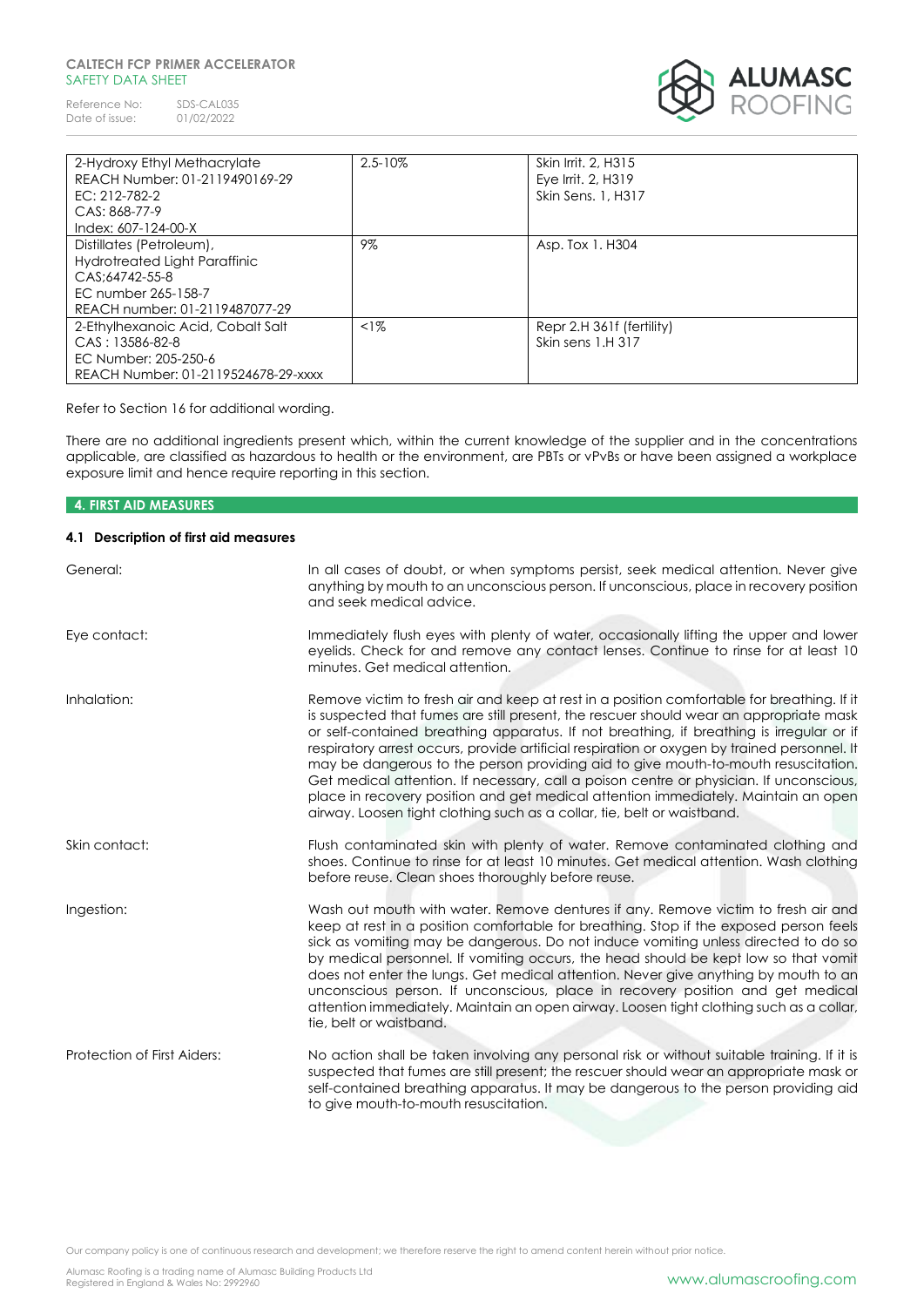

#### **4.2 Most important symptoms and effects, both acute and delayed**

#### **Potential acute health effects:**

| Eye contact:<br>Inhalation:<br>Skin contact:<br>Ingestion: | Causes serious eye irritation.<br>Harmful if inhaled. May cause respiratory irritation.<br>Causes skin irritation.<br>Irritating to mouth, throat and stomach.  |
|------------------------------------------------------------|-----------------------------------------------------------------------------------------------------------------------------------------------------------------|
| Over-exposure signs/symptoms:                              |                                                                                                                                                                 |
| Eye contact:                                               | Adverse symptoms may include the following:<br>- pain or irritation<br>- watering<br>- redness                                                                  |
| Inhalation:                                                | Adverse symptoms may include the following:<br>- respiratory tract irritation<br>- coughing<br>- headache<br>- nausea<br>- dizziness<br>- reduced foetal weight |
| Skin contact:                                              | Adverse symptoms may include the following:<br>- irritation<br>- redness                                                                                        |
| Ingestion:                                                 | Adverse symptoms may include the following:<br>- stomach ache<br>- vomiting                                                                                     |

#### **4.3 Indication of any immediate medical attention and special treatment needed**

#### **Notes to physician:**

Treat symptomatically. Contact poison treatment specialist immediately if large quantities have been ingested or inhaled.

#### **Specific treatments:**

No specific treatment.

#### **5. FIRE-FIGHTING MEASSURES**

#### **5.1 Extinguishing media**

#### **Suitable extinguishing agents:**

Recommended: Alcohol-resistant foam, CO₂, powders, water spray.

#### **For safety reasons unsuitable extinguishing agents:**

Do not use water jet.

#### **5.2 Special hazards arising from the substance or mixture**

Fire will produce dense black smoke. Exposure to decomposition products may cause a health hazard. Decomposition products may include the following materials: carbon monoxide, carbon dioxide, smoke, oxides of nitrogen.

#### **5.3 Advice for fire-fighters**

#### **Protective equipment:**

Cool closed containers exposed to fire with water. Do not release runoff from fire to drains or watercourses. Appropriate breathing apparatus may be required.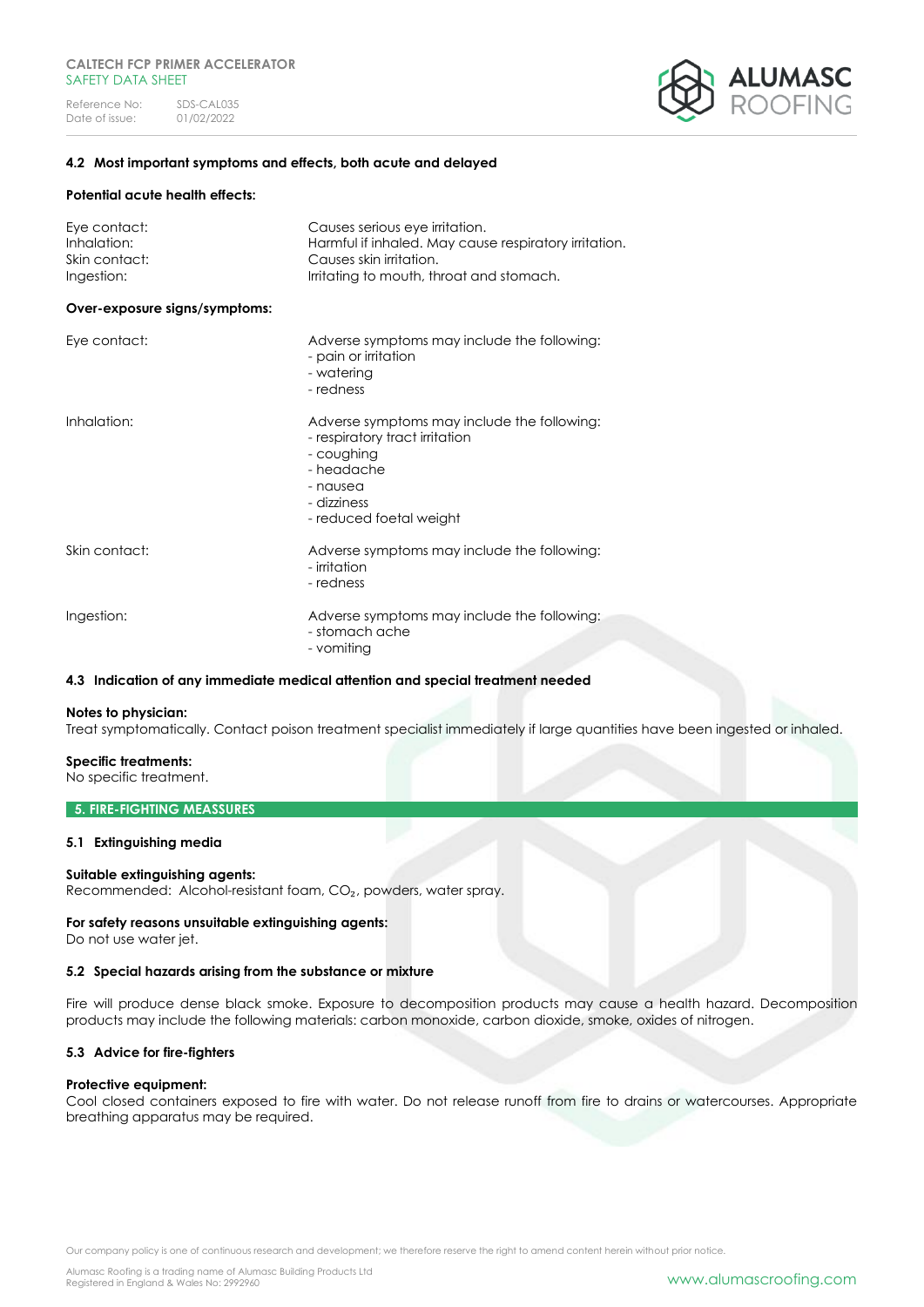

#### **6. ACCIDENTIAL RELEASE MEASURES**

#### **6.1 Personal precautions, protective equipment and emergency procedures**

Exclude sources of ignition and ventilate the area. Avoid breathing vapour or mist. Refer to protective measures listed in Sections 7 & 8. If specialised clothing is required to deal with the spillage, take note of any information in Section 8 on suitable and unsuitable materials.

#### **6.2 Environmental precautions**

Do not allow to enter drains or watercourses. If the product contaminates lakes, rivers, or sewers, inform the appropriate authorities in accordance with local regulations.

#### **6.3 Methods and material for containment and cleaning up**

Contain and collect spillage with non-combustible, absorbent material e.g. sand, earth, vermiculite or diatomaceous earth and place in container for disposal according to local regulations (see Section 13). Preferably clean with a detergent. Avoid using solvents

#### **6.4 Reference to other sections**

See Section 1 for emergency contact information. See Section 8 for information on appropriate personal protective equipment. See Section 13 for additional waste treatment information.

#### **7. HANDLING AND STORAGE**

#### **7.1 Precautions for safe handling**

Keep away from heat, sparks and flame. No sparking tools should be used.

Avoid contact with skin and eyes. Avoid the inhalation of dust, particulates, spray, mist, vapour or fumes arising from the application of this mixture. Avoid inhalation of dust from sanding.

Eating, drinking and smoking should be prohibited in areas where this material is handled, stored and processed.

Put on appropriate personal protective equipment if required (see Section 8).

Never use pressure to empty. Container is not a pressure vessel.

Always keep in containers made from the same material as the original one.

Comply with the health and safety at work laws.

Do not allow to enter drains or watercourses.

When operators, whether spraying or not, have to work inside the spray booth, ventilation is unlikely to be sufficient to control particulates and solvent vapour in all cases. In such circumstances they should wear a compressed air-fed respirator during the spraying process and until such time as the particulates and solvent vapour concentration has fallen below the exposure limits.

#### **7.2 Conditions for safe storage, including any incompatibilities**

Store in accordance with local regulations.

#### **Notes on joint storage:**

Keep away from: oxidising agents, strong alkalis, strong acids.

#### **Additional information on storage conditions:**

Observe label precautions. Store in a dry, cool, and well-ventilated area. Keep away from heat and direct sunlight.

Keep container tightly closed.

Keep away from sources of ignition. No smoking. Prevent unauthorised access.

Containers that have been opened must be carefully resealed and kept upright to prevent leakage.

#### **7.3 Specific end uses(s)**

No data available.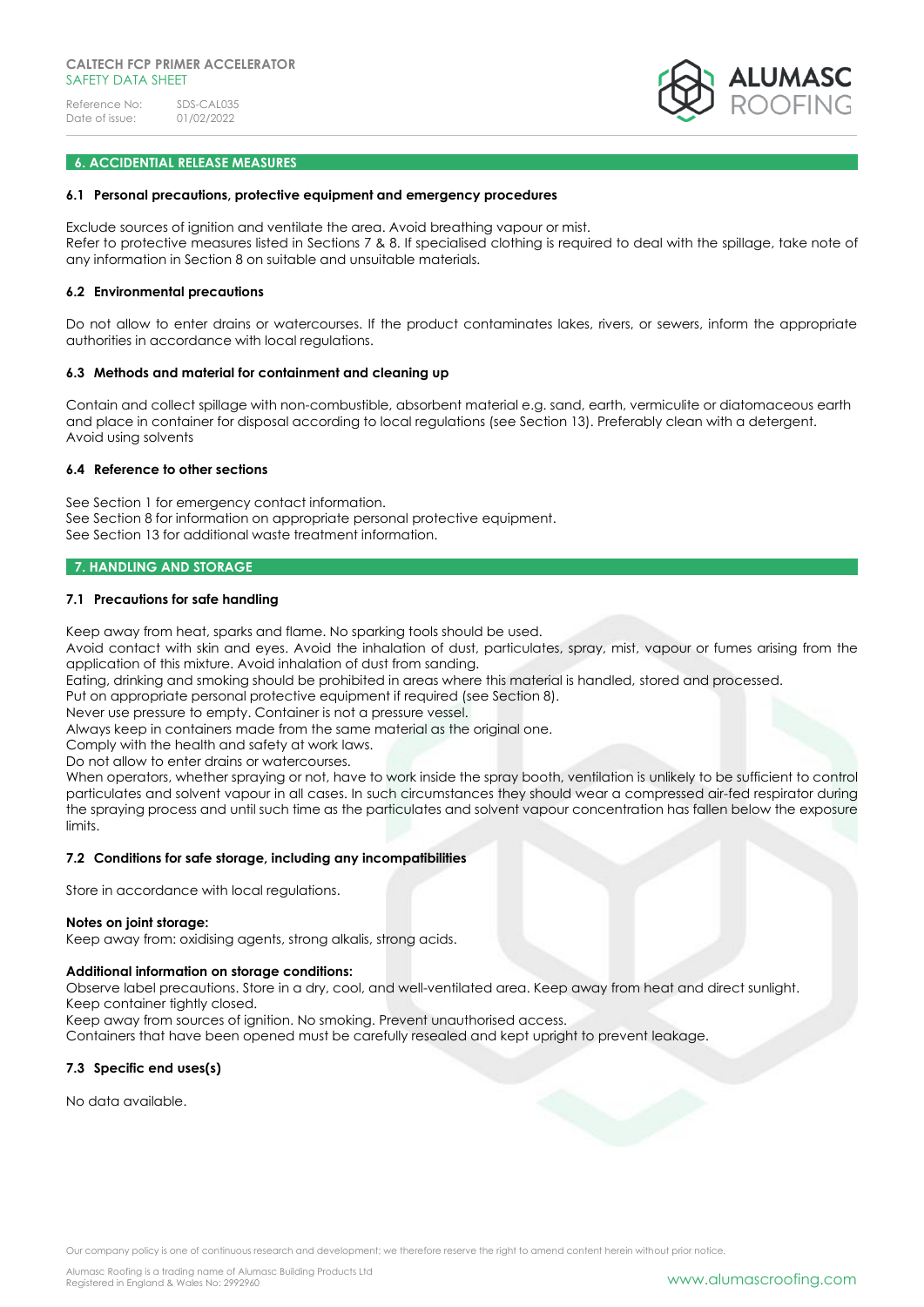

#### **8. EXPOSURE CONTROLS/PERSONAL PROTECTION**

#### **8.1 Control parameters**

| <b>Product/Ingredient Name</b>       | <b>Exposure Limit Values</b>                  |
|--------------------------------------|-----------------------------------------------|
| Styrene                              | EH40/2005 WELs (United Kingdom (UK), 12/2011) |
|                                      | STEL: $1080 \,\mathrm{mg/m^3}$ 15 minutes.    |
|                                      | STEL: 250 ppm 15 minutes.                     |
|                                      | TWA: $430$ mg/m <sup>3</sup> 8 hours.         |
|                                      | TWA: 100 ppm 8 hours.                         |
| Methyl Methacrylate                  | EH40/2005 WELs (United Kingdom (UK), 12/2011) |
|                                      | STEL: 416 mg/m <sup>3</sup> 15 minutes.       |
|                                      | STEL: 100 ppm 15 minutes.                     |
|                                      | TWA: $208 \text{ mg/m}^3$ 8 hours.            |
|                                      | TWA: 50 ppm 8 hours.                          |
| Paraffin Waxes and Hydrocarbon Waxes | EH40/2005 WELs (United Kingdom (UK), 12/2011) |
|                                      | STEL: 6 mg/m <sup>3</sup> 15 minutes.         |
|                                      | TWA: $2 \text{ mg/m}^3$ 8 hour(s).            |
| 2-Ethylhexanoic Acid, Cobalt Salt    | EH40/2005 WELs (United Kingdom (UK), 12/2011) |
|                                      | TWA: $0.01$ mg/m <sup>3</sup> 8 hours.        |

#### **Recommended monitoring procedures:**

If this product contains ingredients with exposure limits, personal, workplace atmosphere or biological monitoring may be required to determine the effectiveness of the ventilation or other control measures and/or the necessity to use respiratory protective equipment.

Reference should be made to monitoring standards, such as the following: European Standard EN 689 (Workplace atmospheres - Guidance for the assessment of exposure by inhalation to chemical agents for comparison with limit values and measurement strategy) European Standard EN 14042 (Workplace atmospheres - Guide for the application and use of procedures for the assessment of exposure to chemical and biological agents) European Standard EN 482 (Workplace atmospheres - General requirements for the performance of procedures for the measurement of chemical agents) Reference to national guidance documents for methods for the determination of hazardous substances will also be required.

#### **DNELs/DMELs:**

| Product/                                                               | <b>Type</b> | <b>Exposure</b>                                                                                                                                                                                                                                 | Value                                                                                                                                                                                                                                                                                                | Population                                                                                                                        | <b>Effects</b>                                                                                                 |
|------------------------------------------------------------------------|-------------|-------------------------------------------------------------------------------------------------------------------------------------------------------------------------------------------------------------------------------------------------|------------------------------------------------------------------------------------------------------------------------------------------------------------------------------------------------------------------------------------------------------------------------------------------------------|-----------------------------------------------------------------------------------------------------------------------------------|----------------------------------------------------------------------------------------------------------------|
| <b>Ingredient Name</b><br>Styrene                                      | <b>DNEL</b> | Short Term Inhalation<br>Short Term Inhalation<br>Long Term Inhalation<br>Short Term Inhalation<br>Short Term Inhalation<br>Long Term Inhalation<br>Long Term Dermal<br>Long Term Dermal                                                        | 289 mg/m <sup>3</sup> (67ppm)<br>306 mg/m <sup>3</sup> (71ppm)<br>85 mg/m <sup>3</sup> (20ppm)<br>$174.25$ mg/m <sup>3</sup> (41ppm)<br>182.75 mg/m <sup>3</sup> (43ppm)<br>10.2 mg/m <sup>3</sup> (2.4ppm)<br>406 mg/kg bw/day<br>343 mg/kg bw/day                                                  | Workers<br>Workers<br>Workers<br>Consumers<br>Consumers<br>Consumers<br>Workers<br>Consumers                                      | Systemic<br>Local<br>Systemic<br>Systemic<br>Local<br>Systemic<br>Systemic<br>Systemic                         |
| Methyl Methacrylate                                                    | <b>DNEL</b> | Long Term Oral<br>Long Term Inhalation<br>Long Term Inhalation<br>Long Term Dermal<br>Long Term Dermal<br>Short Term Dermal<br>Long Term Inhalation<br>Long Term Inhalation<br>Long Term Dermal<br>Long Term Dermal<br><b>Short Term Dermal</b> | 2.1 mg/kg bw/day<br>208 mg/m <sup>3</sup> (50ppm)<br>208 mg/m <sup>3</sup> (50ppm)<br>13.67 mg/kg bw/day<br>$1.5 \,\mathrm{mg/cm^3}$<br>$1.5 \,\mathrm{mg/cm^3}$<br>74.3 mg/m <sup>3</sup> (17.9ppm)<br>104 mg/kg bw/day<br>8.2 mg/kg bw/day<br>$1.5 \,\mathrm{mg/cm^3}$<br>$1.5 \,\mathrm{mg/cm^3}$ | Consumers<br>Workers<br>Workers<br>Workers<br>Workers<br>Workers<br>Consumers<br>Consumers<br>Consumers<br>Consumers<br>Consumers | Systemic<br>Systemic<br>Local<br>Systemic<br>Local<br>Local<br>Systemic<br>Local<br>Systemic<br>Local<br>Local |
| 2-Ethylhexanoic<br>Acid, Cobalt Salt                                   | <b>DNEL</b> | Long Term Inhalation<br>Long Term Inhalation<br>Long Term Oral                                                                                                                                                                                  | $0.2351$ mg/m <sup>3</sup><br>$0.037$ mg/m <sup>3</sup><br>0.0558 mg/kg bw/day                                                                                                                                                                                                                       | Workers<br>Consumers<br>Consumers                                                                                                 | Local<br>Local<br>Systemic                                                                                     |
| <b>Distillates</b><br>(Petroleum),<br>Hydrotreated Light<br>Paraffinic | <b>DNEL</b> | Long Term Dermal<br>Long Term Inhalation                                                                                                                                                                                                        | $1.0$ mg/kg<br>2.7mg/m <sup>3</sup>                                                                                                                                                                                                                                                                  | Workers<br>Workers                                                                                                                | Systemic<br>Systemic                                                                                           |

Our company policy is one of continuous research and development; we therefore reserve the right to amend content herein without prior notice.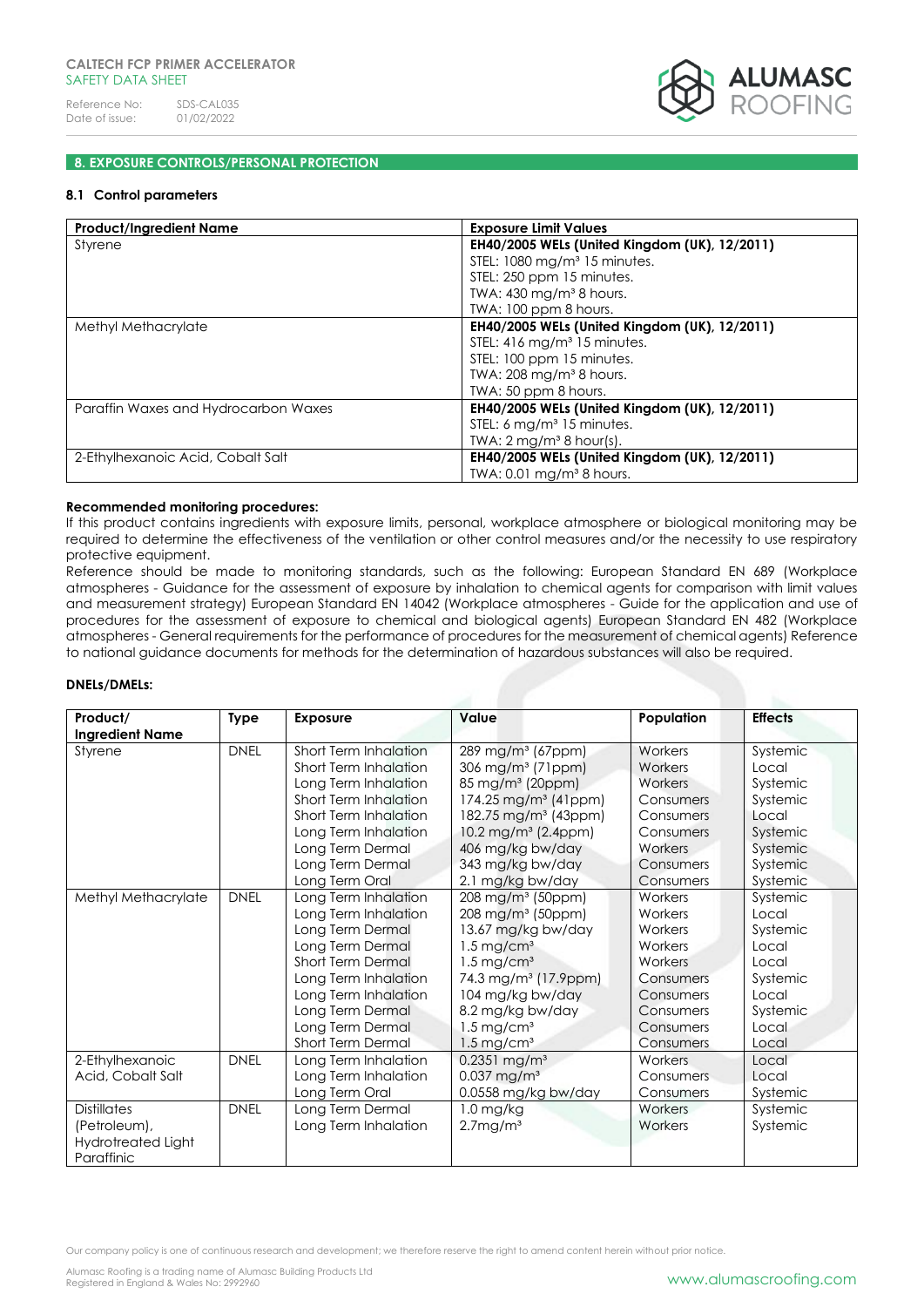#### **CALTECH FCP PRIMER ACCELERATOR**  SAFETY DATA SHEET

Reference No: SDS-CAL035<br>Date of issue: 01/02/2022 Date of issue:



| 2-Hydroxyethyl | <b>DNEL</b> | Long Term Inhalation | 4.9 mg/m3             | Workers   | Systemic |
|----------------|-------------|----------------------|-----------------------|-----------|----------|
| Methacrylate   |             | Long Term Dermal     | 1.3 mg/kg bw/day      | Workers   | Systemic |
|                |             | Long Term Inhalation | $2.9 \,\mathrm{mg/m}$ | Consumers | Systemic |
|                |             | Long Term Dermal     | 0.83mg/kg bw/day      | Consumers | Systemic |
|                |             | Long Term Oral       | 0.83mg/kg bw/day      | Consumers | Systemic |

#### **PNECs:**

| <b>Product/Ingredient Name</b> | <b>Compartment Detail</b>    | Value           | <b>Method Detail</b>      |
|--------------------------------|------------------------------|-----------------|---------------------------|
| Styrene                        | Fresh Water                  | 0.028 mg/l      | <b>Assessment Factors</b> |
|                                | Marine Water                 | $0.014$ mg/l    | <b>Assessment Factors</b> |
|                                | Fresh Water Sediment         | 0,614 mg/kg dwt |                           |
|                                | Marine Water Sediment        | $0.307$ mg/l    |                           |
|                                | Sewerage Treatment Plant     | $5$ mg/l        | <b>Assessment Factors</b> |
|                                | Soil                         | 0.2 mg/kg dwt   |                           |
|                                | <b>Intermittent Releases</b> | $0.04$ mg/l     | <b>Assessment Factors</b> |
| 2-Ethylhexanoic Acid,          | Fresh Water                  | $0.51 \mu/l$    |                           |
| Cobalt Salt                    | Marine Water                 | $2.36 \mu/l$    |                           |
|                                | Sewerage Treatment Plant     | $0.37$ mg/l     |                           |
|                                | Fresh Water Sediment         | 9.5 mg/kg       |                           |
|                                | Marine Water Sediment        | 9.5 mg/kg       |                           |
|                                | Soil                         | 7.9 mg/kg       |                           |
| Methyl Methacrylate            | Fresh Water                  | $0.94$ mg/l     | <b>Assessment Factors</b> |
|                                | Marine Water                 | $0.94$ mg/l     | <b>Assessment Factors</b> |
|                                | Intermittent Releases        | $0.94$ mg/l     | <b>Assessment Factors</b> |
|                                | Sewerage Treatment Plant     | $10$ mg/l       | <b>Assessment Factors</b> |
|                                | Fresh Water Sediment         | 5.74 mg/kg dwt  | Equilibrium Partitioning  |
|                                | Soil                         | 1.47 mg/kg dwt  | Equilibrium Partitioning  |
| 2-Hydroxyethyl                 | Fresh Water                  | $0.482$ mg/l    |                           |
| Methacrylate                   | Marine Water                 | 0.482 mg/l      |                           |
|                                | Intermittent Releases        | $1$ mg/l        |                           |
|                                | Sewerage Treatment Plant     | $10$ mg/l       |                           |
|                                | Fresh Water Sediment         | 3.79 mg/kg/dwt  |                           |
|                                | Marine water Sediment        | 3.79 mg/kg/dwt  |                           |
|                                | Soil                         | 0.48 mg/kg/dwt  |                           |

#### **8.2 Exposure controls**

Appropriate engineering controls: Provide adequate ventilation. Where reasonably practicable, this should be achieved by the use of local exhaust ventilation and good general extraction. If these are not sufficient to maintain concentrations of particulates and solvent vapours below the OEL, suitable respiratory protection must be worn.

#### **General protective equipment:**

| General protective and<br>hygienic measures: | Wash hands, forearms and face thoroughly after handling chemical products, before                                                                                                                                                                                                                                                                                                                                                                                                                                         |
|----------------------------------------------|---------------------------------------------------------------------------------------------------------------------------------------------------------------------------------------------------------------------------------------------------------------------------------------------------------------------------------------------------------------------------------------------------------------------------------------------------------------------------------------------------------------------------|
|                                              | eating, smoking and using the lavatory and at the end of the working period.<br>Appropriate techniques should be used to remove potentially contaminated clothing.<br>Wash contaminated clothing before reusing. Ensure that eyewash stations and safety<br>showers are close to the workstation location.                                                                                                                                                                                                                |
| Breathing equipment:                         | If workers are exposed to concentrations above the exposure limit, they must use<br>appropriate, certified respirators. Use a properly fitted, air-purifying or air-fed respirator<br>complying with an approved standard if a risk assessment indicates this is necessary.<br>Respirator selection must be based on known or anticipated exposure levels, the<br>hazards of the product and the safe working limits of the selected respirator.<br>Recommended: organic vapour (Type A) and particulate filter (EN 140). |
| Protection of hands:                         | There is no one glove material or combination of materials that will give unlimited<br>resistance to any individual or combination of chemicals.<br>The breakthrough time must be greater than the end use time of the product.                                                                                                                                                                                                                                                                                           |
|                                              | The instructions and information provided by the glove manufacturer on use, storage,<br>maintenance and replacement must be followed.<br>Gloves should be replaced regularly and if there is any sign of damage to the glove<br>material.                                                                                                                                                                                                                                                                                 |
|                                              |                                                                                                                                                                                                                                                                                                                                                                                                                                                                                                                           |
|                                              |                                                                                                                                                                                                                                                                                                                                                                                                                                                                                                                           |

Our company policy is one of continuous research and development; we therefore reserve the right to amend content herein without prior notice.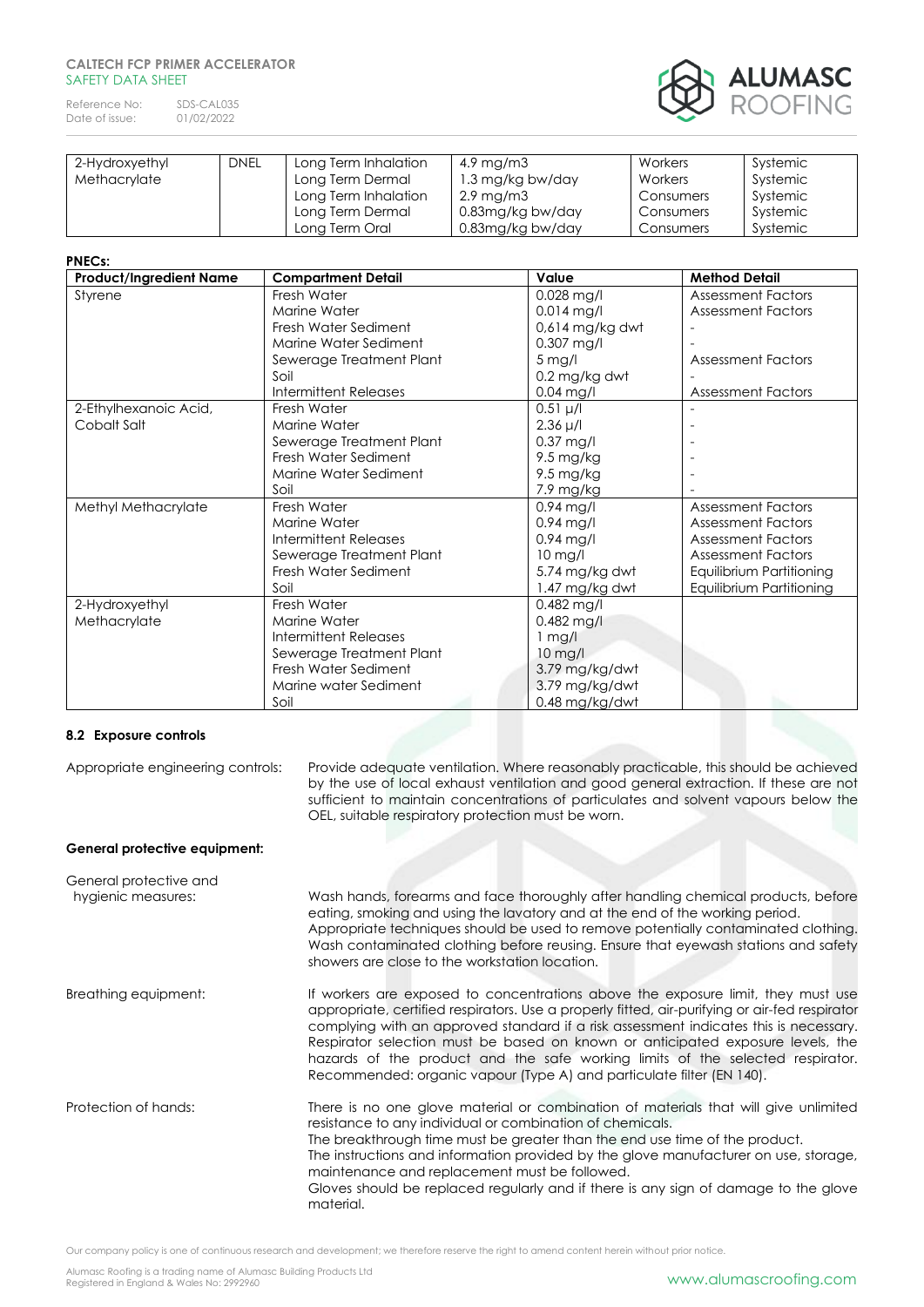

|                     | Always ensure that gloves are free from defects and that they are stored and used<br>correctly.<br>The performance or effectiveness of the glove may be reduced by physical/chemical<br>damage and poor maintenance.<br>Barrier creams may help to protect the exposed areas of the skin but should not be<br>applied once exposure has occurred. |
|---------------------|---------------------------------------------------------------------------------------------------------------------------------------------------------------------------------------------------------------------------------------------------------------------------------------------------------------------------------------------------|
| Material of gloves: | Chemical-resistant, impervious gloves complying with an approved standard should be<br>worn at all times when handling chemical products if a risk assessment indicates this is<br>necessary. 4-8 hours (breakthrough time): fluor rubber (Viton) (0.70 mm) <1 hour<br>(breakthrough time): Chloroprene, neoprene rubber (0.4 mm).                |
| Eye protection:     | Safety glasses with side shields. (EN166)                                                                                                                                                                                                                                                                                                         |
| Body protection:    | Wear overalls or long sleeved shirt. (EN467)                                                                                                                                                                                                                                                                                                      |
|                     |                                                                                                                                                                                                                                                                                                                                                   |

mixture is possible.<br>Not available.

### **9. PHYSICAL AND CHEMICAL PROPERTIES**

#### **9.1 Information on basic physical and chemical properties**

Appearance: Form: Liquid. Colour: White. Odour: Pungent.<br>
Odour threshold: example and the state of the pungent.<br>
Dot available. Odour threshold: pH-value: Not available. Change in condition: Melting point/melting range: Not available. Initial boiling point/boiling range: Not available. Flash point: 21.5°C. Evaporation rate: Not available. Flammability (solid, gaseous): Combustible when exposed to heat or flames. Critical values for explosion: Lower: Not available. Upper: Version of the Upper: Not available. Vapour pressure at 20°C: Not available. Vapour density: Not available. Relative density: 1.1 g/cm<sup>3</sup> (20°C).<br>Solubility in / miscibility with water: 1.1 Insoluble in water. Solubility in / miscibility with water: Insoluble in water.<br>Partition coefficient (n-octanol/water): Insoluble Not available. Partition coefficient (n-octanol/water): Auto ignition temperature: Not available. Decomposition temperature: Not available. Viscosity: 1830cps (Brookfield RV spindle s/speed 6) Explosive properties: Product is not explosive. However, formation of explosive air/vapour

Oxidising properties:

#### **9.2 Other information**

No additional information.

#### **10. STABILITY AND REACTIVITY**

#### **10.1 Reactivity**

No specific test data related to reactivity available for this product or its ingredients.

#### **10.2 Chemical stability**

Stable under recommended storage and handling conditions (see Section 7).

#### **10.3 Possibility of hazardous reactions**

Under normal conditions of storage and use, hazardous reactions will not occur.

Our company policy is one of continuous research and development; we therefore reserve the right to amend content herein without prior notice.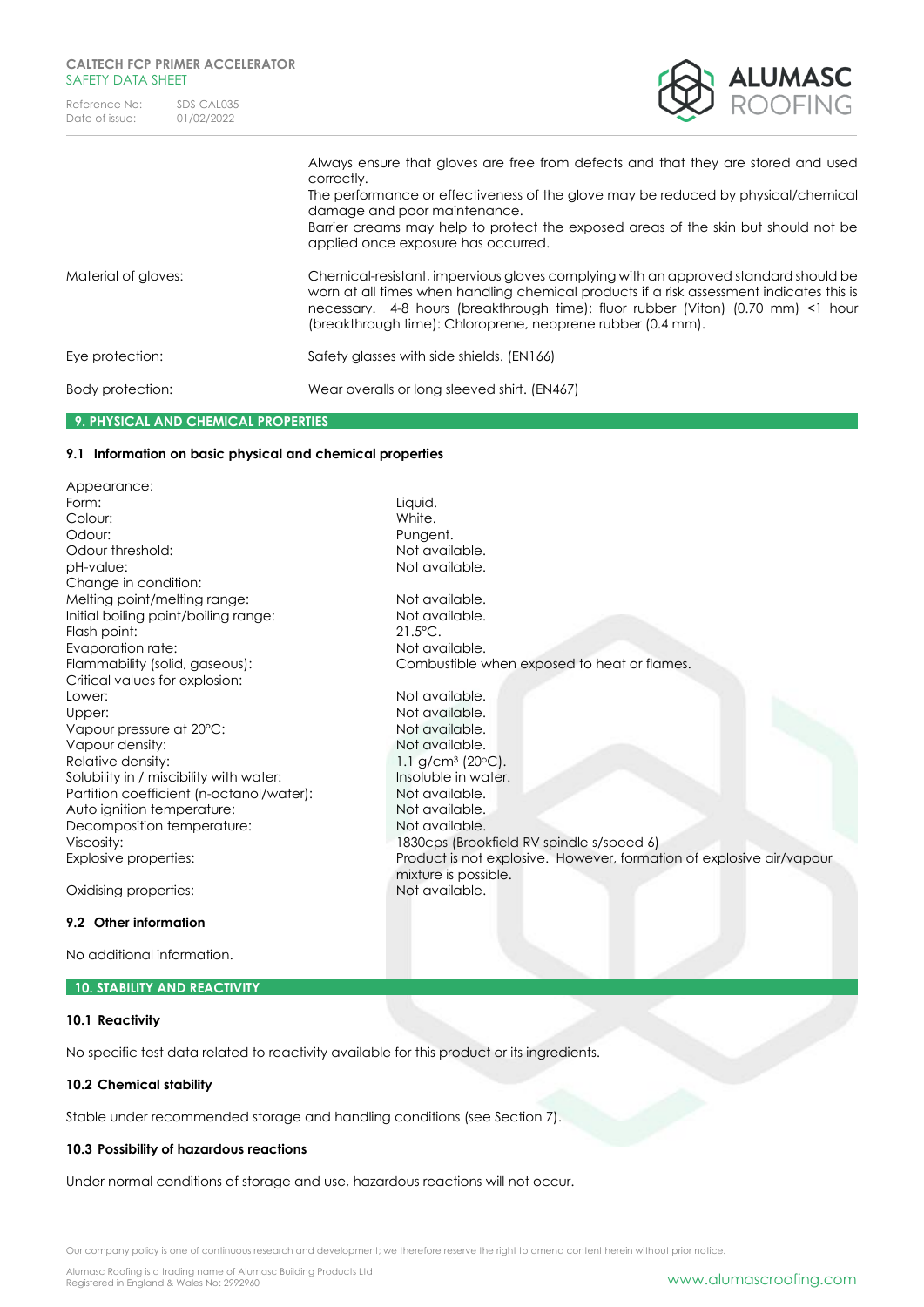

#### **10.4 Conditions to avoid**

When exposed to high temperatures may produce hazardous decomposition products.

#### **10.5 Incompatible materials**

Keep away from the following materials to prevent strong exothermic reactions: oxidising agents, strong alkalis, strong acids.

#### **10.6 Hazardous decomposition products**

Under normal conditions of storage and use, hazardous decomposition products should not be produced. If involved in a fire, toxic gases including CO, CO2 and smoke can be generated.

#### **11. TOXICOLOGICAL INFORMATION**

#### **11.1 Information on toxicological effects**

There are no data available on the mixture itself.

Repeated or prolonged contact with the mixture may cause removal of natural fat from the skin, resulting in non-allergic contact dermatitis and absorption through the skin. If splashed in the eyes, the liquid may cause irritation and reversible damage.

This takes into account, where known, delayed and immediate effects and also chronic effects of components from shortterm and long-term exposure by oral, inhalation and dermal routes of exposure and eye contact.

#### **Acute toxicity:**

| <b>Product/Ingredient Name</b> | Result                 | <b>Species</b>     | Dose                    | <b>Exposure</b>          |
|--------------------------------|------------------------|--------------------|-------------------------|--------------------------|
| Styrene                        | LC50 Inhalation Vapour | Rat                | 10-20 mg/kg             | 4 hours                  |
|                                | LD50 Oral              | Rat                | >5000 mg/kg             |                          |
|                                | LDLO Dermal            | Rat – Male, female | >2000 mg/kg             | $\overline{\phantom{a}}$ |
| Methyl Methacrylate            | LC50 Inhalation Vapour | Rat                | 78000 mg/m <sup>3</sup> | 4 hours                  |
|                                | LD 50 Dermal           | Rabbit             | 5000 mg/kg              |                          |
|                                | LD50 Oral              | Rat                | 7872 mg/kg              |                          |
| 2-Hydroxyethyl                 | LD 50 Dermal           | Rabbit             | >3000mg/kg              |                          |
| Methacrylate                   | LD50 Oral              | Rat                | 5050 mg/kg              |                          |
| 2-Ethylhexanoic Acid,          | LD50 Oral              | Rat - Female       | 3129 mg/kg              |                          |
| Cobalt Salt                    |                        |                    |                         |                          |

Conclusion/Summary: Based on available data, the classification criteria are not met.

#### **Irritation/corrosion:**

| <b>Product/Ingredient Name</b> | Result                  | <b>Species</b> | Score    | <b>Exposure</b>   | <b>Observation</b> |
|--------------------------------|-------------------------|----------------|----------|-------------------|--------------------|
| Methyl Methacrylate            | Skin - Oedema           | Rabbit         | $\Omega$ | 24 hours 0.5 ml   | 72 hours           |
|                                | Skin - Erythema/Eschar  | Rabbit         | $\Omega$ | 24 hours 0.5 ml   | 72 hours           |
|                                | Eyes - Cornea Opacity   | Rabbit         | 0        | 24 hours 0.1 ml   | 7 days             |
|                                | Eves - Oedema of        | Rabbit         | 0        | $24$ hours 0.1 ml | 7 days             |
|                                | the conjunctivae        |                |          |                   |                    |
| 2-Hydroxyethyl                 | Skin - Primary Dermal   | Rabbit         | 0.167    |                   |                    |
| Methacrylate                   | Irritation index (PDII) |                |          |                   |                    |
|                                | Eyes - Cornea Opacity   | Rabbit         |          |                   | 7 days             |
|                                | Eyes - Iris lesion      | Rabbit         |          |                   | 7 days             |
|                                | Eyes - Redness of       | Rabbit         |          |                   |                    |
|                                | the conjunctivae        |                |          |                   | 7 days             |
|                                | Eyes - Oedema of        | Rabbit         |          |                   | 7 days             |
|                                | the conjunctivae        |                |          |                   |                    |
| 2-Ethylhexanoic Acid,          | Eves – Irritant         | Rabbit         |          |                   |                    |
| Cobalt Salt                    |                         |                |          |                   |                    |

Conclusion/Summary: Skin: Causes skin irritation.

Eyes: Causes eye irritation.

Respiratory: Based on available data, the classification criteria are not met.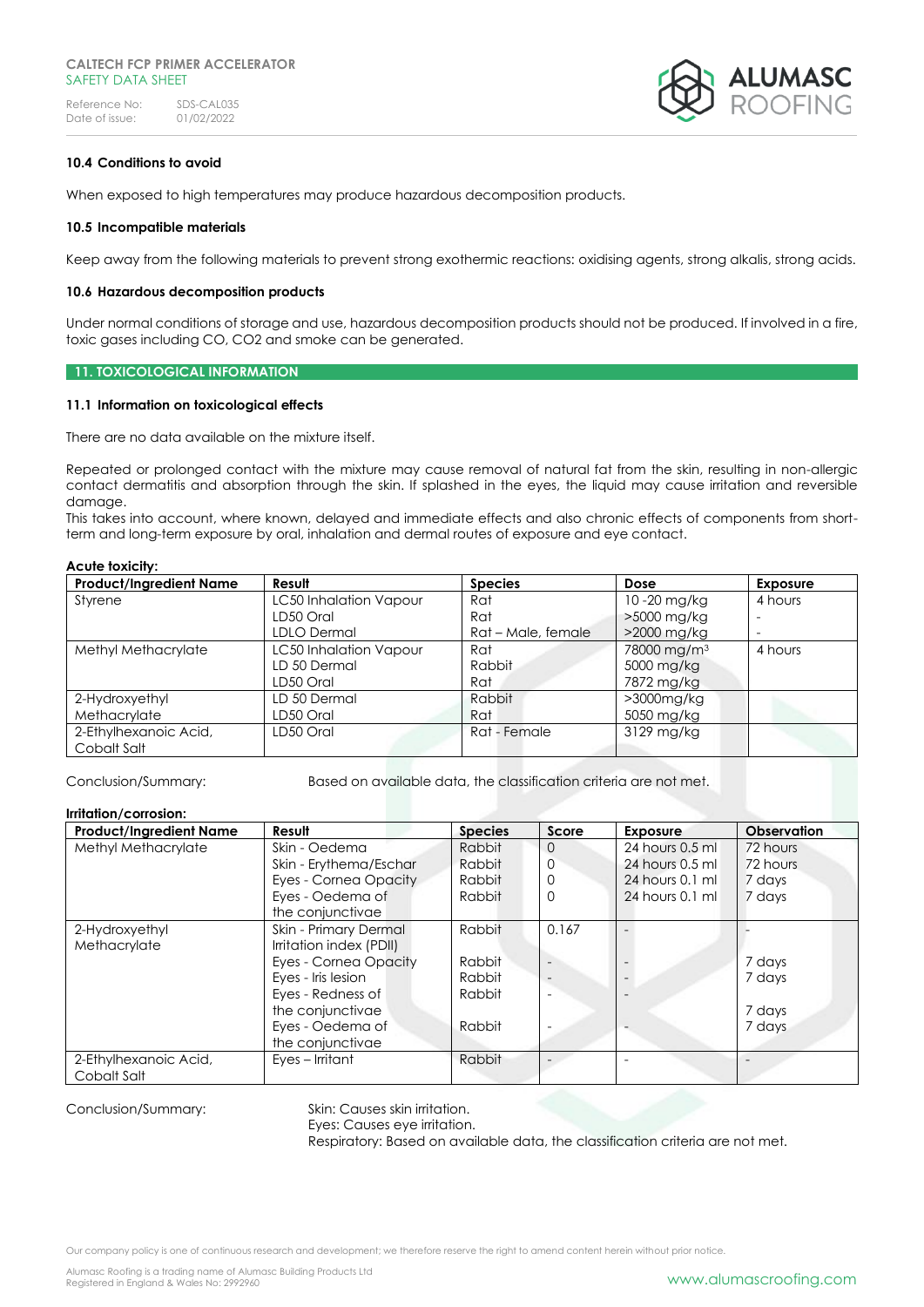#### **CALTECH FCP PRIMER ACCELERATOR**  SAFFTY DATA SHFFT

Reference No: SDS-CAL035<br>Date of issue: 01/02/2022 Date of issue:



#### **Sensitisation:**

| <b>Product/Ingredient Name</b> | Route of Exposure | <b>Species</b> | Result          |
|--------------------------------|-------------------|----------------|-----------------|
| Methyl Methacrylate            | Skin              | Mouse          | Sensitisina     |
| 2-Hydroxyethyl Methacrylate    | Skin              | Guinea Pig     | Not sensitising |
|                                | Skin              | Guinea Pig     | Sensitising     |
|                                | Skin              | Mouse          | Sensitisina     |

Conclusion/Summary: Skin: Sensitising.

Respiratory: Based on available data, the classification criteria are not met.

#### **Mutagencity:**

| <b>Product/Ingredient Name</b> | Test | Experiment                | Result          |
|--------------------------------|------|---------------------------|-----------------|
| 2-Hydroxyethyl Methacrylate    |      | Experiment: In vitro      | Positive        |
|                                |      | Subject: Mammalian Animal |                 |
|                                |      | Experiment: In vitro      | Positive        |
|                                |      | Subject: Mammalian Human  |                 |
|                                |      | Experiment: In vitro      | <b>Negative</b> |
|                                |      | Subject: Bacteria         |                 |
|                                |      | Experiment: In vitro      | <b>Negative</b> |
|                                |      | Subject: Mammalian Animal |                 |
|                                |      | Experiment: In vivo       | <b>Negative</b> |
|                                |      | Subject: Insect           |                 |

Conclusion/Summary: Based on available data, the classification criteria are not met.

#### **Carcinogenicity:**

| <b>Product/Ingredient Name</b> | Result                        | <b>Species</b> | Score                    | <b>Exposure</b> |
|--------------------------------|-------------------------------|----------------|--------------------------|-----------------|
| 2-Hydroxyethyl Methacrylate    | Negative - Inhalation – NOAEC | Rat            |                          |                 |
|                                | Negative - Inhalation - NOAEC | Mouse          | $\overline{\phantom{a}}$ |                 |
|                                | Neaative - Oral - NOAEL       | Rat            | $\overline{\phantom{a}}$ |                 |

Conclusion/Summary: Not available.

#### **Reproductive toxicity:**

| <b>Product/Ingredient Name</b> | Maternal<br>Toxicity | <b>Fertility</b> | Development<br>Toxin | <b>Species</b> | Dose           | <b>Exposure</b> |
|--------------------------------|----------------------|------------------|----------------------|----------------|----------------|-----------------|
| 2-Hydroxyethyl Methacrylate    |                      |                  |                      | Rat            | $Oral = 1000$  |                 |
|                                |                      |                  |                      |                | mg/kg/day      |                 |
|                                |                      |                  |                      |                | Parental       |                 |
|                                |                      |                  |                      | Rat            | $Oral > = 50$  |                 |
|                                |                      |                  |                      |                | mg/kg/day      |                 |
|                                |                      |                  |                      |                | Parental       |                 |
|                                |                      |                  |                      |                | F1             |                 |
|                                |                      |                  |                      | Rat            | $Oral > = 400$ |                 |
|                                |                      |                  |                      |                | mg/kg/day      |                 |
|                                |                      |                  |                      |                | Parental F1    |                 |

Conclusion/Summary: Not available.

#### **Teratogenicity:**

Conclusion/Summary: Based on available data, the classification criteria are not met.

#### **Specific target organ toxicity (single exposure):**

| <b>Product/Ingredient Name</b> | Category   | Route of Exposure | Target Organs                |
|--------------------------------|------------|-------------------|------------------------------|
| Styrene                        | Category 3 | Not applicable    | Respiratory tract irritation |
| Methyl Methacrylate            | Category 3 | Not applicable    | Respiratory tract irritation |

#### **Specific target organ toxicity (repeated exposure):**

| Product/Inaredient Name  | cateaorv                           | Route of Exposure | Taraet Oraans |
|--------------------------|------------------------------------|-------------------|---------------|
| $\sim$<br><b>Styrene</b> | $\sim$<br>$\lambda$<br>1999)<br>◡◡ | applicable<br>Not | Ears          |

### **Aspiration hazard:**

| $\bullet$<br>D.,<br>lient Name<br>*^*/!^^*^^<br>.aie<br><b>JCT/Ingre</b> | <br>Result                                                                                                                  |
|--------------------------------------------------------------------------|-----------------------------------------------------------------------------------------------------------------------------|
| $\sim$<br>`tvrene                                                        | <br>102705<br>oiration<br>:ateaorv<br>$\sim$ $\sim$<br>$\overline{\phantom{0}}$<br><b>IUZUI</b><br>سا ق<br>----<br>.<br>. . |

Our company policy is one of continuous research and development; we therefore reserve the right to amend content herein without prior notice.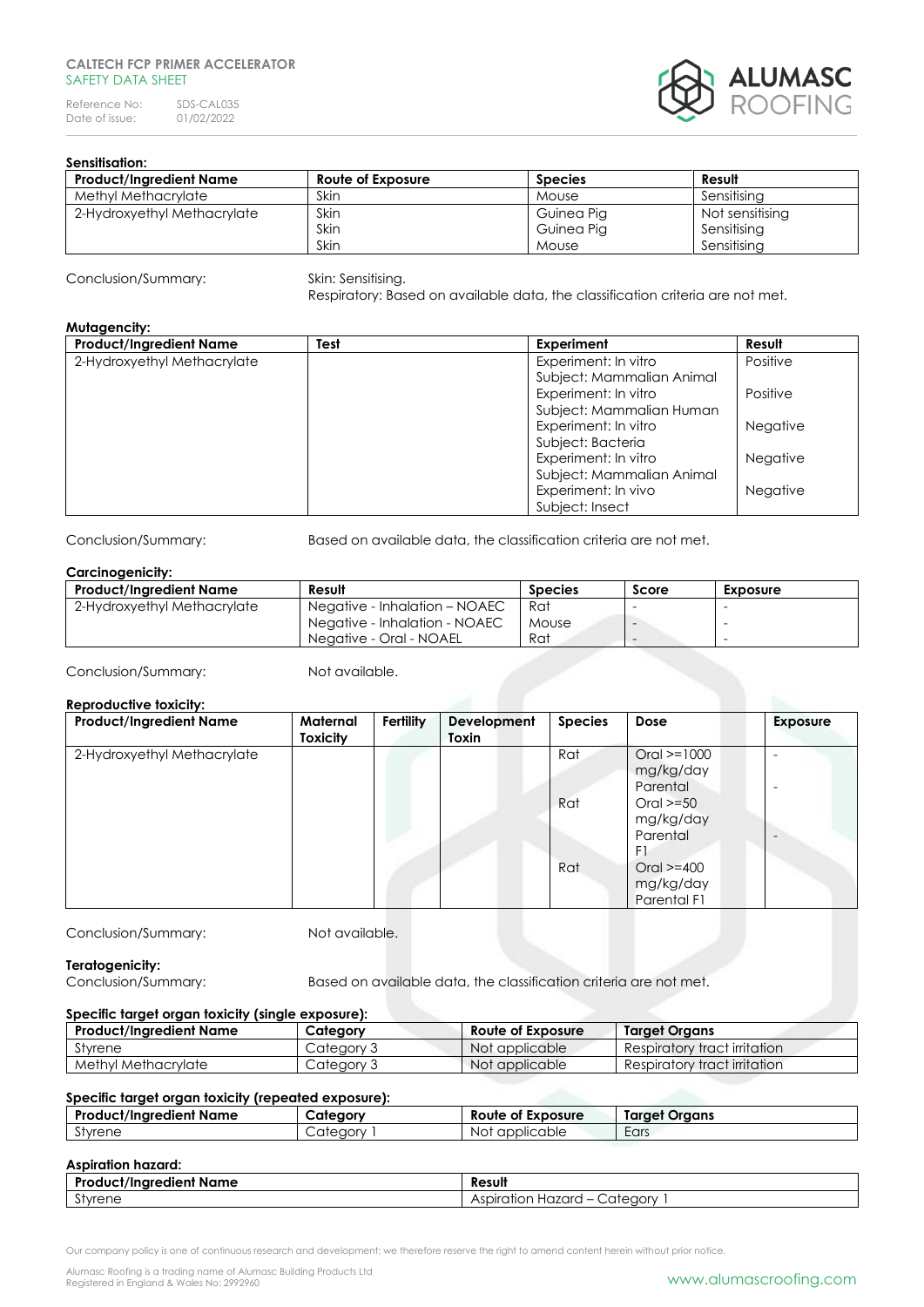# ALUMASC<br>Roofing

#### **12. ECOLOGICAL INFORMATION**

#### **12.1 Toxicity**

There is no data available on the mixture itself. Do not allow to enter drains or watercourses.

| <b>Product/Ingredient Name</b> | Result                                | <b>Species</b>       | <b>Exposure</b>        |
|--------------------------------|---------------------------------------|----------------------|------------------------|
| Styrene                        | Acute EC50 4.9mg/l Fresh Water        | Algae                | 72 hours               |
|                                | Acute EC50 4.7mg/l Fresh Water        | Daphnia              | 48 hours               |
|                                | Acute LC50 10 mg/l Fresh Water        | Fish                 | 96 hours               |
|                                | Chronic NOEC 1.01 mg/l Fresh Water    | Daphnia              | 21 Days                |
| 2-Ethylhexanoic Acid,          | EC50 0.144 mg/l Fresh Water           | Algae                | 72 hours (growth rate) |
| Cobalt Salt                    | EC50 71.314 mg/l Marine Water         | Algae                | 96 hours (growth rate) |
|                                | NOEC 0.0201 mg/l Fresh water          | Daphnia              | 7 days (reproduction)  |
|                                | NOEC 0.0864 mg/l Fresh water          | Daphnia              | 7 days (mortality)     |
|                                | Chronic EC10 0.023 mg /l Fresh Water  | Algae                | 72 hours (growth rate) |
|                                | Chronic EC10 0.019 mg /l Fresh Water  | Daphnia              | 7 days (reproduction)  |
|                                | Chronic EC10 2.03mg /I Fresh Water    | Fish                 | 33 days                |
|                                | Chronic EC10 5.8 mg /l Fresh Water    | Fish                 | 33 days                |
|                                | Chronic EC10 1.09 mg /l Fresh Water   | Fish                 | 33 days                |
|                                | Chronic NOEC 0.0322 mg /l Fresh Water | Algae                | 72 hours (growth rate) |
|                                | Chronic NOEC 1.02 mg /l Fresh Water   | Fish                 | 33 days                |
|                                | Chronic NOEC 2.14 mg /l Fresh Water   | Fish                 | 33 days                |
| Methyl Methacrylate            | Acute EC50 >110 mg/l Fresh Water      | Algae -              | 72 hours (biomass)     |
|                                |                                       | Pseudokirchnerella   |                        |
|                                |                                       | subcapitata          |                        |
|                                | Acute EC50 69 mg/l Fresh Water        | Daphnia -            | 48 hours mobility      |
|                                |                                       | Daphnia magna        |                        |
|                                | Acute LC50 130000 µg/l Fresh water    | Fish - Pimephales    | 96 hours mortality     |
|                                |                                       | promelas- Adult      |                        |
|                                | Acute NOEC 49 mg/l Fresh water        | Algae -              | 72 hours (biomass)     |
|                                |                                       | Pseudokirchnerella   |                        |
|                                |                                       | Subcapitata          |                        |
|                                | Chronic NOEC 37 mg/l Fresh water      | Daphnia -            | 21 days Reproduction   |
|                                |                                       | Daphnia magna        |                        |
|                                | Chronic NOEC 9.4 mg/l Fresh water     | Fish - Danio rerio   | 35 Days                |
| 2-Hydroxyethyl                 | EC50 345 mg/l                         | $Algae -$            | 72 hours               |
| Methacrylate                   |                                       | Selenastrum          |                        |
|                                |                                       | capricornutum        |                        |
|                                | EC50 210 mg/l                         | Crustaceans          | 48 hours               |
|                                | EC50 380 mg/l                         | Daphnia              | 48 hours               |
|                                | LC50 227 mg/l                         | <b>Fish</b>          | 96 hours               |
|                                | NOEC 160 mg/l                         | $Alqae -$            | 72 hours               |
|                                |                                       | Selenastrum          |                        |
|                                |                                       | capricornutum        |                        |
|                                | NOEC 25 mg/l                          | Fish-Oryzias latipes | 14 days                |
|                                | Chronic NOEC 24.1 mg/l                | Daphnia              | 21 days                |

Conclusion/Summary: Based on available data, the classification criteria are not met.

#### **12.2 Persistence and degradability**

| <b>Product/Ingredient Name</b> | Test             | Result                   | Dose | Inoculum |
|--------------------------------|------------------|--------------------------|------|----------|
| Styrene                        |                  | 73.2% - 28 days          |      | -        |
| 2-Hydroxyethyl Methacrylate    | OECD 301C        | 98% - Readily - 28 Days  |      |          |
|                                | Ready            |                          |      |          |
|                                | Biodegradability |                          |      |          |
|                                | Modified OECD    |                          |      |          |
|                                | Screening Test   |                          |      |          |
|                                | OECD 301C        | 92-100% readily -14 days |      |          |
|                                | Ready            |                          |      |          |
|                                | Biodegradability |                          |      |          |
|                                | Modified MITI    |                          |      |          |
|                                | Test (I)         |                          |      |          |
|                                | OECD 301D        | 94% - Readily - 28 Days  |      |          |

Our company policy is one of continuous research and development; we therefore reserve the right to amend content herein without prior notice.

Alumasc Roofing is a trading name of Alumasc Building Products Ltd<br>Registered in England & Wales No: 2992960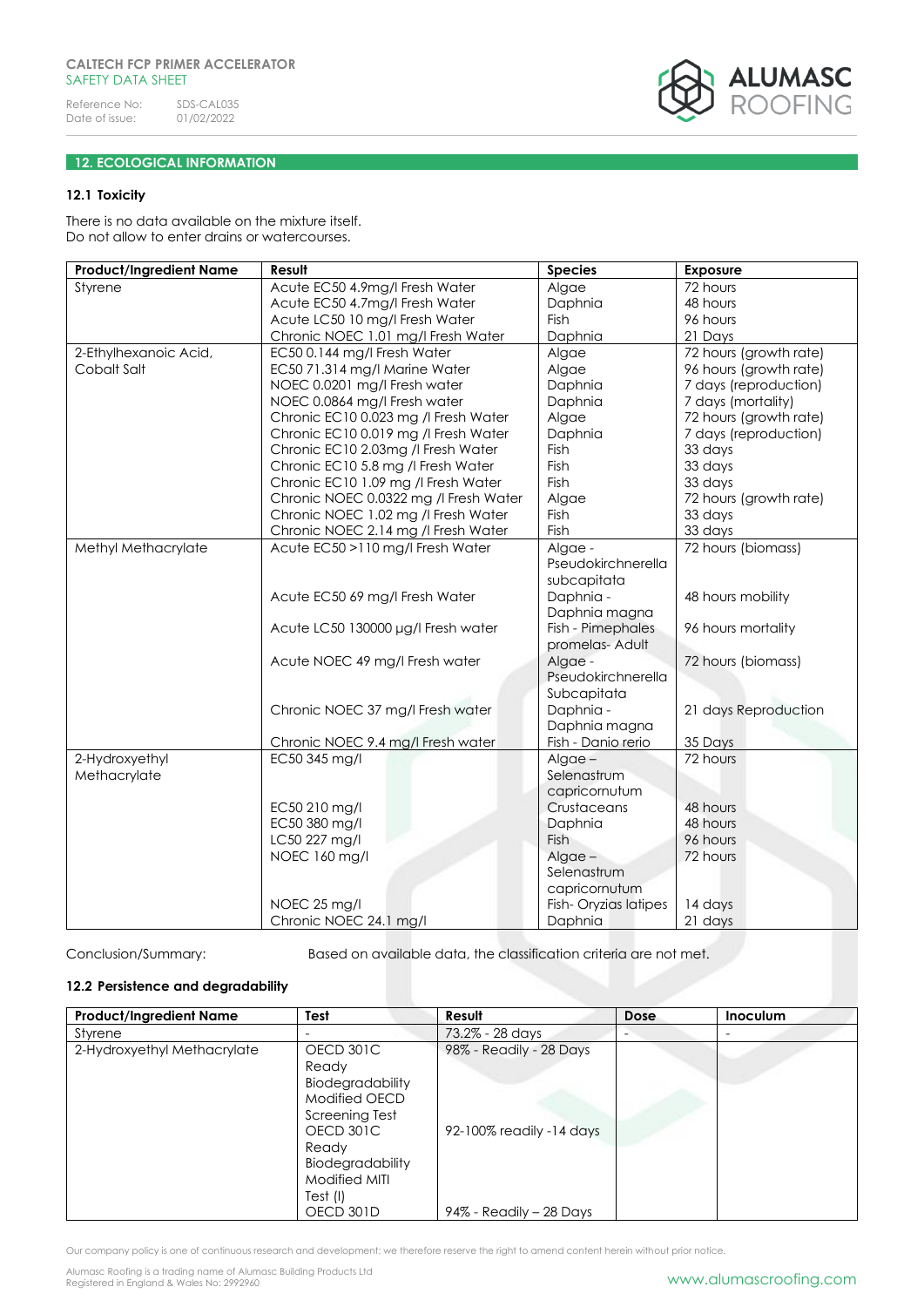

Conclusion/Summary: Based on available data, the classification criteria are not met.

| <b>Product/Ingredient Name</b>    | Aauatic half life | <b>Photolysis</b>        | Biodegradability |
|-----------------------------------|-------------------|--------------------------|------------------|
| Styrene                           |                   | -                        | Readily          |
| Methyl Methacrylate               |                   | $\overline{\phantom{a}}$ | Readily          |
| 2-Hydroxyethyl Methacrylate       |                   | $\overline{\phantom{a}}$ | Readily          |
| 2-Ethylhexanoic Acid, Cobalt Salt |                   | $\overline{\phantom{a}}$ | Readily          |

#### **12.3 Bio-accumulative potential**

| <b>Product/Ingredient Name</b>    | LogPow | <b>BCF</b>   | Potential |
|-----------------------------------|--------|--------------|-----------|
| Styrene                           |        | 13.49        | LOW       |
| Methyl Methacrylate               | .38    |              | LOW       |
| 2-Hydroxyethyl Methacrylate       | 0.47   | l.34 to 1.54 | LOW       |
| 2-Ethylhexanoic Acid, Cobalt Salt |        | 156          | LOW       |

#### **12.4 Mobility in soil**

Not available.

#### **12.5 Results of PBT and vPvB assessment**

Not available.

#### **12.6 Other adverse effects**

No known significant effects or critical hazards.

#### **13. DISPOSAL CONSIDERATIONS**

#### **13.1Waste treatment methods**

| Recommendation:                 | The generation of waste should be avoided or minimised wherever possible. Disposal<br>of this product, solutions and any by-products should at all times comply with the<br>requirements of environmental protection and waste disposal legislation and any<br>regional local authority requirements. Dispose of surplus and non-recyclable products<br>via a licensed waste disposal contractor. Waste should not be disposed of untreated<br>to the sewer unless fully compliant with the requirements of all authorities with<br>jurisdiction. |  |
|---------------------------------|---------------------------------------------------------------------------------------------------------------------------------------------------------------------------------------------------------------------------------------------------------------------------------------------------------------------------------------------------------------------------------------------------------------------------------------------------------------------------------------------------------------------------------------------------|--|
| Hazardous Waste:                | Yes.                                                                                                                                                                                                                                                                                                                                                                                                                                                                                                                                              |  |
| Disposal considerations:        | Do not allow to enter drains or watercourses.<br>Dispose of according to all federal, state and local applicable regulations.<br>If this product is mixed with other wastes, the original waste product code may no<br>longer apply and the appropriate code should be assigned.<br>For further information, contact your local waste authority.                                                                                                                                                                                                  |  |
| European Waste catalogue (EWC): | 08 01 11* Waste paint and varnish containing organic solvents or other dangerous<br>substances.                                                                                                                                                                                                                                                                                                                                                                                                                                                   |  |

#### **14. TRANSPORT INFORMATION**

|                              | <b>ADR/RID</b>                                 | <b>IMDG</b>                                   | <b>IATA</b>                                  |
|------------------------------|------------------------------------------------|-----------------------------------------------|----------------------------------------------|
| 14.1 UN number               | <b>UN 1263</b>                                 | <b>UN 1263</b>                                | <b>UN 1263</b>                               |
| 14.2 UN proper shipping name | Paint related product                          | Paint related product                         | Paint related product                        |
| 14.3 Transport class(es)     | 3 Flammable liquids<br><b>FLAMMABLE LIQUII</b> | 3 Flammable liquids<br><b>FLAMMABLE LIQUI</b> | 3 Flammable liquids<br><b>FLAMMABLE LIQU</b> |
| 14.4 Packing group           |                                                |                                               | Ш                                            |

Our company policy is one of continuous research and development; we therefore reserve the right to amend content herein without prior notice.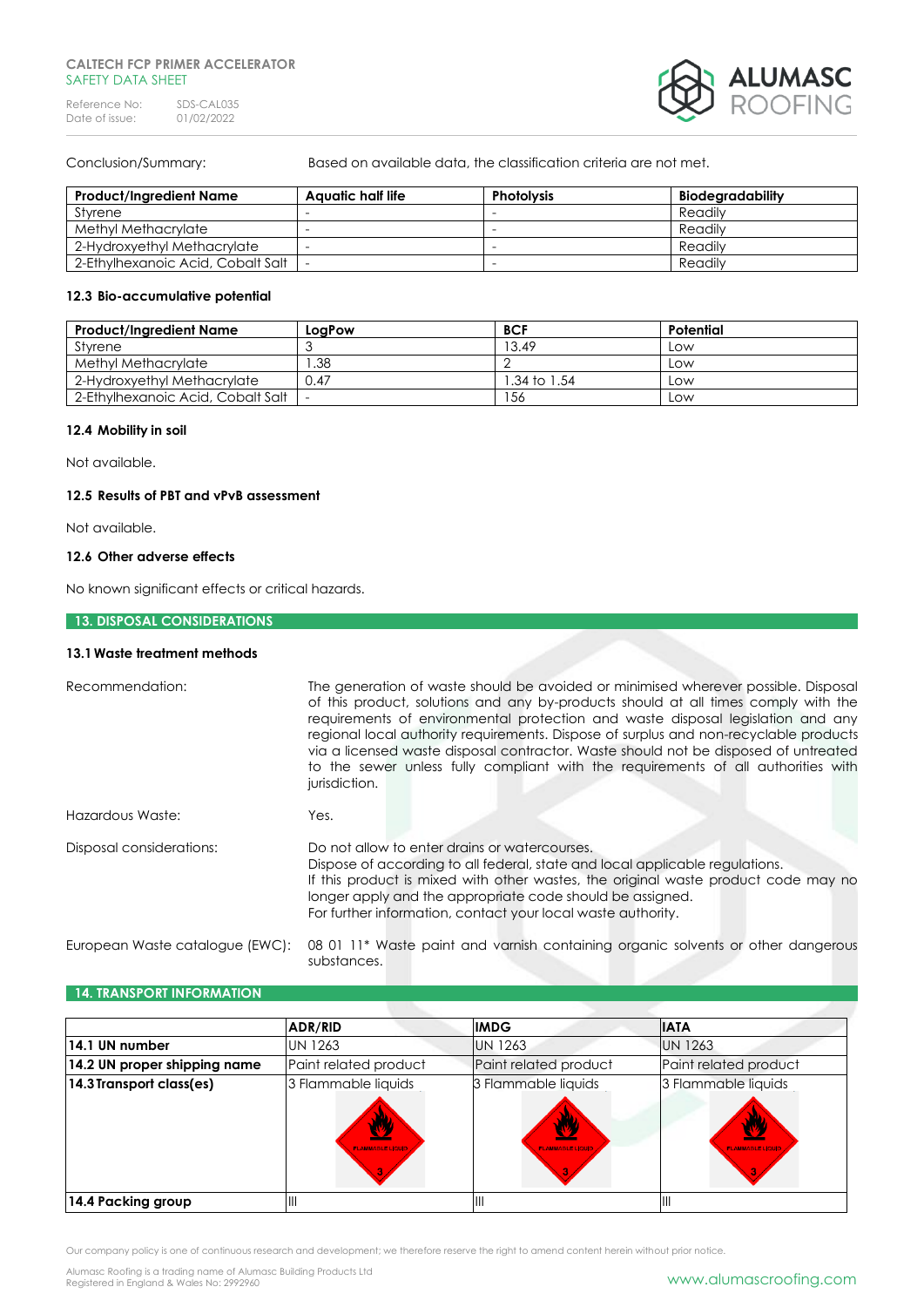

| i Environmental hazards<br>14.1 |                                           |                                 |         |
|---------------------------------|-------------------------------------------|---------------------------------|---------|
| 14<br>Tunnel restriction code   | $\overline{\phantom{0}}$<br>◡<br><u>_</u> | $\overline{ }$<br>◡<br><u>_</u> | – ∠ / – |

Marine pollutant: No.

### **14.7 Special precautions for user**

| Warning:       | Flammable liquids. |
|----------------|--------------------|
| Kemler Number: | 30.                |

Due to its relatively high viscosity this normally Packing Group II classified product has been re-assigned as Packing Group III in accordance with ADR section 2.2.3.1.4.

Due to its relatively high viscosity this normally Packing Group II classified product has been re-assigned as Packing Group III in accordance with section 2.3.2.3 of the IMDG Code providing it is in receptacles of no greater than 30 litres.

#### **Special Precautions for user:**

Transport within user's premises: always transport in closed containers that are upright and secure. Ensure that persons transporting the product know what to do in the event of an accident or spillage.

#### **15. REGULATORY INFORMATION**

#### **15.1 Safety, health and environmental regulations/legislation specific for the substance or mixture**

The information contained in this safety data sheet does not constitute the user's own assessment of workplace risks, as required by other health and safety legislation. The provisions of the national health and safety at work regulations apply to the use of this product at work.

CN Code: 3208 90 91. EU regulation (EC) 1907/2006 (REACH). Annex XIV - List of substances subject to authorization. Annex XIV - None of the components are listed. Substances of very high concern - None of the components are listed. Annex XVII - Restrictions on the manufacture, placing on the market and use of certain dangerous substances, mixtures and articles - Not applicable. Other EU Regulations: VOC for Ready-for-use mixture - Not determined. Europe inventory – Not determined. National Regulations.

#### **15.2 Chemical safety assessment**

This product contains substances for which Chemical Safety Assessments are still required.

#### **16. OTHER INFORMATION**

Indicates information that has changed from previously issued version.

#### **Abbreviations and acronyms:**

| ATE:           | Acute Toxicity Estimate.                                                            |
|----------------|-------------------------------------------------------------------------------------|
| CLP:           | Classification, Labelling and Packaging Regulation [Regulation (EC) No. 1272/2008]. |
| DMEL:          | Derived Minimal Effect Level.                                                       |
| DNEL:          | Derived No Effect Level.                                                            |
| EUH statement: | <b>CLP-specific Hazard Statement.</b>                                               |
| PBT:           | Persistent, Bioaccumulative and Toxic.                                              |
| PNEC:          | Predicted No Effect Concentration.                                                  |
| RRN:           | <b>REACH Registration Number.</b>                                                   |
| vPvB:          | Very Persistent and Very Bioaccumulative.                                           |

#### **Procedure used to derive the classification according to regulation (EC) 1272/2008 [CLP/GHS]**:

| Classification     | Justification         |
|--------------------|-----------------------|
| Flamm Lig 2 H225   | On basis of test data |
| Acute Tox 4, H332  | Calculation method    |
| Eve Irrit 2, H319  | Calculation method    |
| Skin Irrit 2, H315 | Calculation method    |